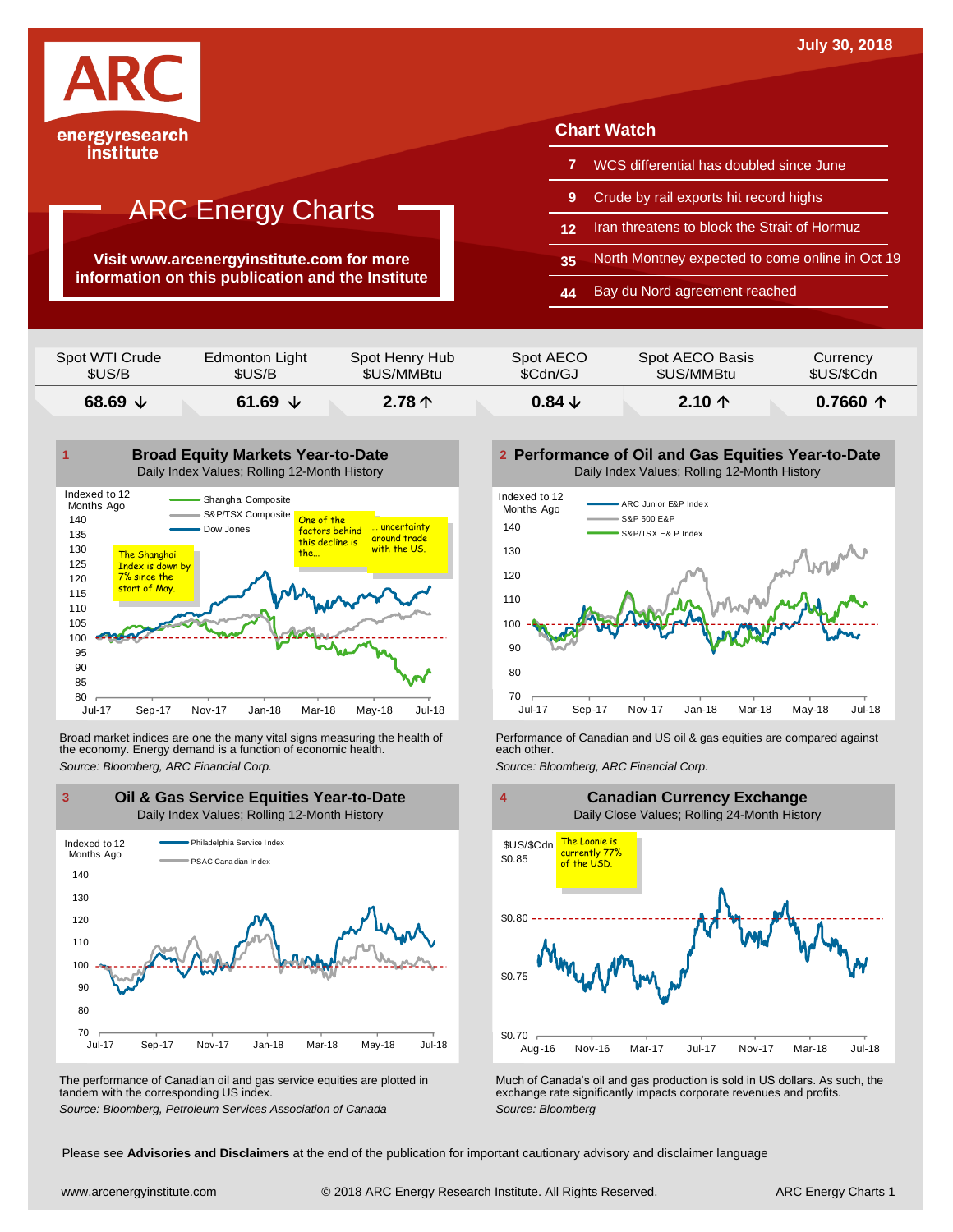**Crude Oil**

#### **WTI Crude Oil Price and Differential to Brent** Near-Month WTI and Brent Differential; Rolling 12-Month History **5**

energyresearch institute



North American crude oil prices can sometimes disconnect from global prices depending on regional supply and demand dynamics. *Source: Bloomberg*

#### **Canadian Heavy Oil Price Differential to WTI 7 8** Western Canadian Select (WCS) Differential; Rolling 12-Month History



The differential should reflect quality differences and transportation costs. Greater discounts can result from infrastructure or refinery outages. *Source: Bloomberg*



As pipeline capacity becomes more constricted, shipments of petroleum products (especially crude oil) are expected to rise.

*Source: Canadian National Railway, Canadian Pacific Railway*



Forward prices for WTI are plotted against months in the calendar year. Years are distinguished by color and symbol coding. *Source: Bloomberg*

#### **Canadian Light Crude Oil Price Differential to WTI** WTI and Edmonton Light differential; Rolling 12-Month History



The differential should reflect the transportation cost from Alberta to Cushing. Greater discounts can result from infrastructure or refinery outages. *Source: Bloomberg*



The advancement of drilling and completion methods boosted US crude oil production, prior to the downturn in prices.

*Source: Bloomberg, U.S. Energy Information Administration*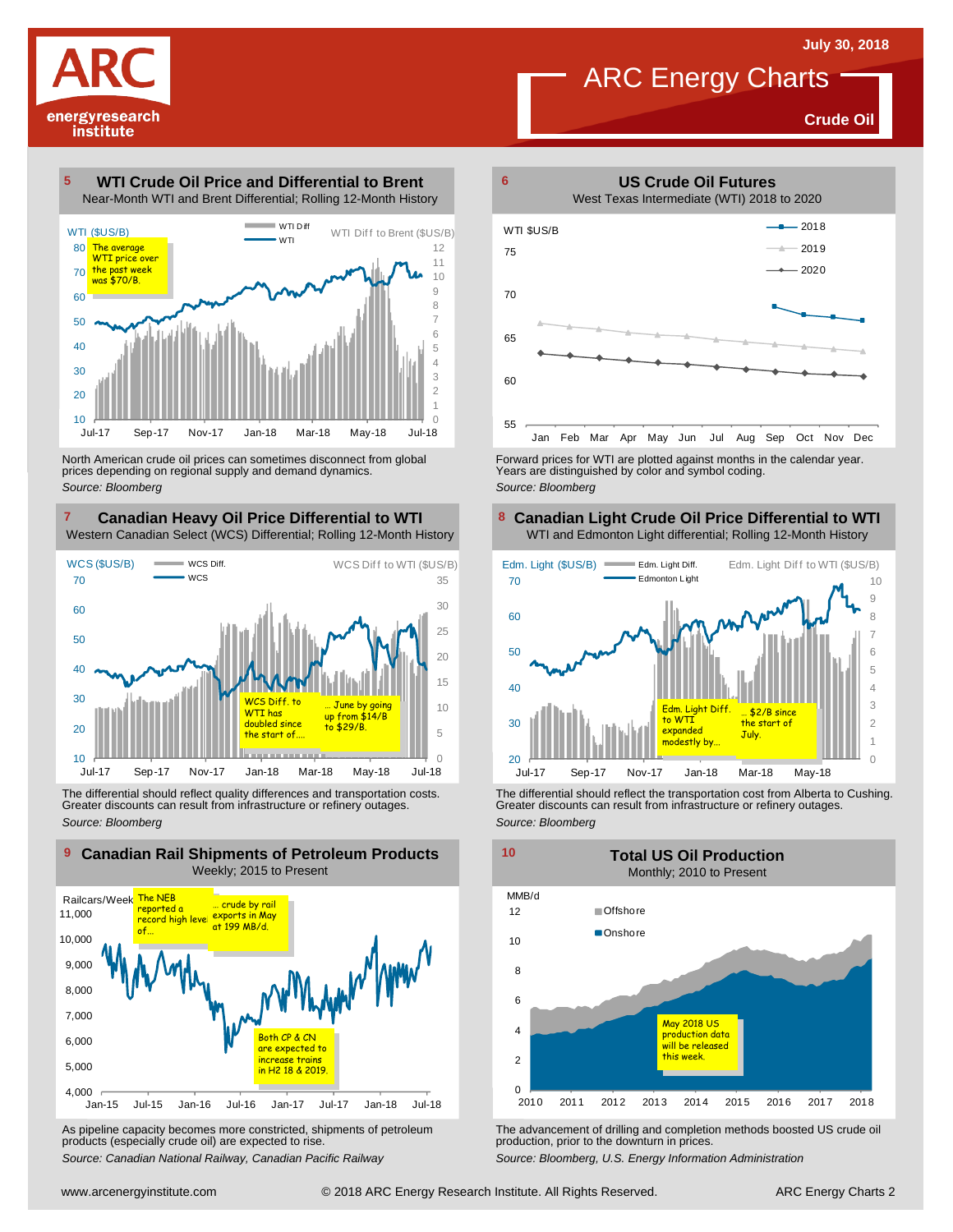



Most of Canada's oil production comes from Alberta; split between oil sands and conventional production. Most of Canada's oil production comes from Alberta; split between oil **Source:** OPEC's production levels relative to its sustainable and spare capacity<br>
Source: Alberta *Energy Regulator*<br>
Source: Petroleum Intelligence We



Negative numbers indicate a global crude shortfall, while positive numbers indicate an oversupply.

*Source: International Energy Agency*



Crude oil imports from Canada are taking market share from overseas imports.



**Crude Oil**



influences global crude prices.

*Source: Petroleum Intelligence Weekly*



This represents the relative bullishness of money managers on the price of oil in the United States.

*Source: Bloomberg, U.S. Commodity Futures Trading Commission*

#### **16 US Exports of Crude Oil and Refined Products** Weekly Data; 2013 to Present



Um-13 Jan-14 Jan-15 Jan-16 Jan-17 Jan-18<br>
Crude oil imports from Canada are taking market share from overseas<br>
imports.<br>
Source: U.S. Energy Information Administration<br>
www.arcenergyinstitute.com © 2018 ARC Energy Research Crude oil imports from Canada are taking market share from overseas The US exports more refined products than crude oil. If/when tight oil growth imports.<br>
imports.<br>
Source: U.S. Energy Information Administration exports.<br>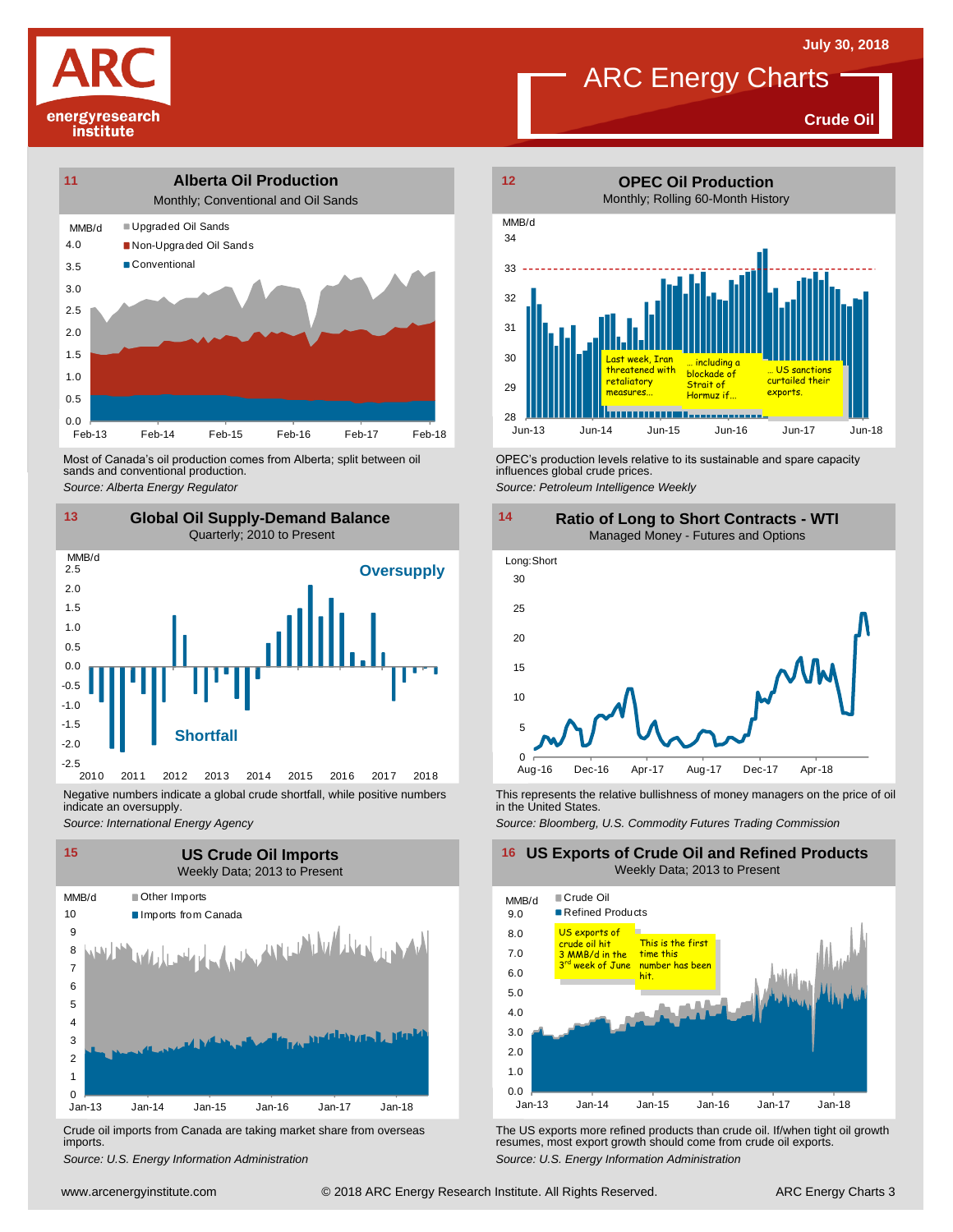**Crude Oil**





US weekly Refinery Utilization Rates (%)<br>
The Historical Tracks and Current Year Levels for the Source: U.S. Energy Information Administration<br>
19 US Weekly Refinery Utilization Rates (%)<br>
Historical Tracks and Current Yea



Refinery utilization rates change the supply of refined products, impacting price. Utilization for the current year is blue.



Tracking US oil drilling by major play provides insight into the composition of US oil supply and growth trends.



ARC Energy Charts





Refinery utilization rates change the supply of refined products, impacting<br>
price. Utilization for the current year is blue.<br>
Source: U.S. Energy Information Administration<br>
Source: U.S. Energy Information Administration<br>



Tracking US oil drilling by major play provides insight into the composition of<br>US oil supply and growth trends.<br>Source: Baker Hughes entitively and demand.<br>Source: Baker Hughes entitively and demand.<br>Source: Bloomberg, AR

#### **Daily NGL Prices as a % of Edmonton Light** Propane & Butane Spot Prices at Edmonton, AB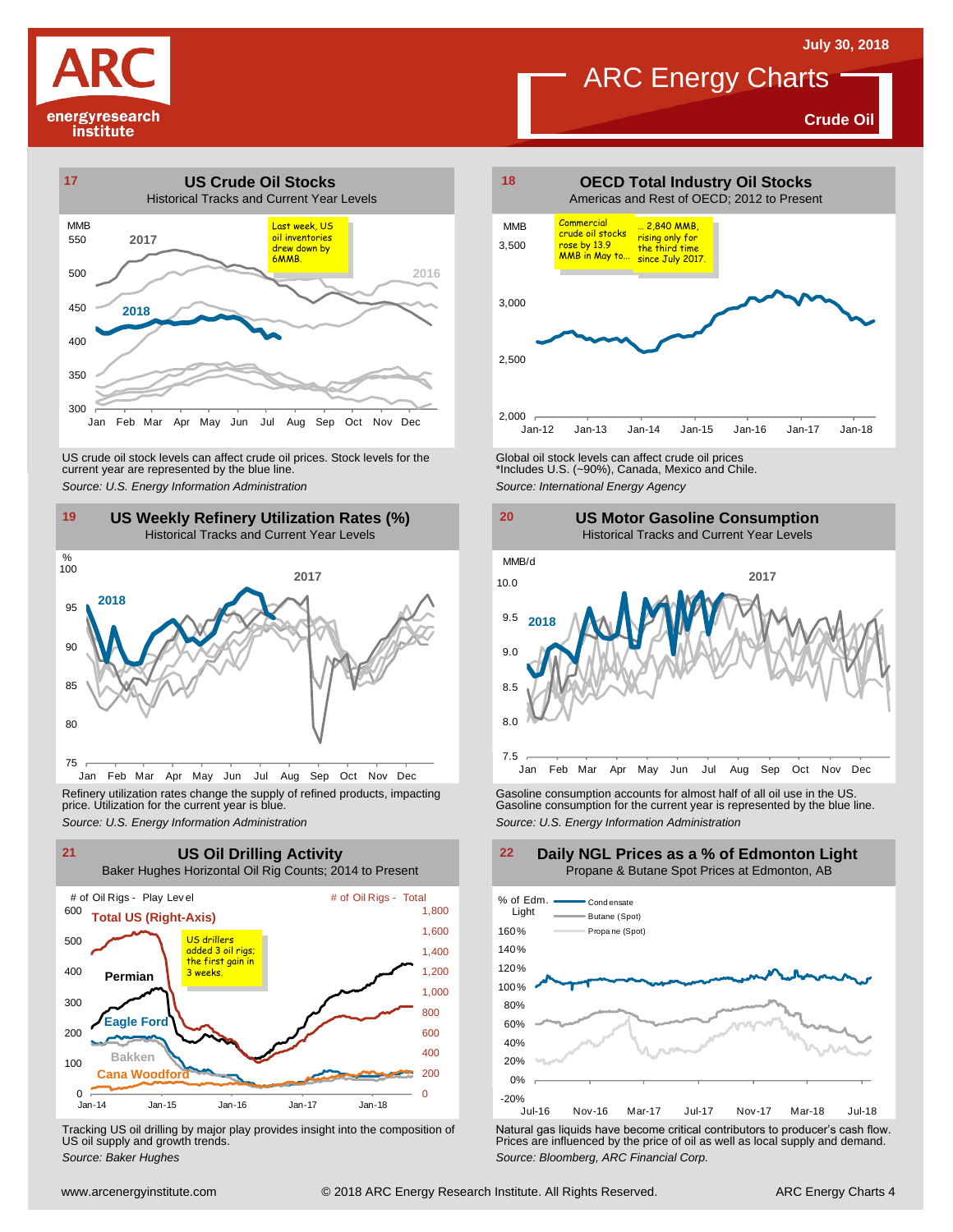**Natural Gas**

### ARC Energy Charts



**23 Near-Month North American Natural Gas Prices 24** Daily Prices; Rolling 12-Month History



Near-month prices at AECO track Henry Hub prices, the exchange rate and the cost of transportation. Local factors can also affect price. *Source: Bloomberg*



This represents the relative bullishness of money managers on the price of Facco forward prices mimic Henry Hub futures plus a differential<br>natural gas in the United States.<br>Source: U.S. Commodity Futures Trading Commissio natural gas in the United States.



International natural gas prices strongly impact the economics of proposed LNG projects.

*Source: Bloomberg, Japanese Ministry of Economy, Trade and Industry*



Forward contract prices are plotted against months in the calendar year.<br>Years are distinguished by color and symbol coding. *Source: Bloomberg*



*Source: Bloomberg*

#### **US Coal and Natural Gas Power Generation Cost** Converted to a \$/MWh Equivalent



This graph illustrates when it may be economic to begin coal-gas switching in power generation. Average power plant efficiencies are assumed. *Source: Bloomberg*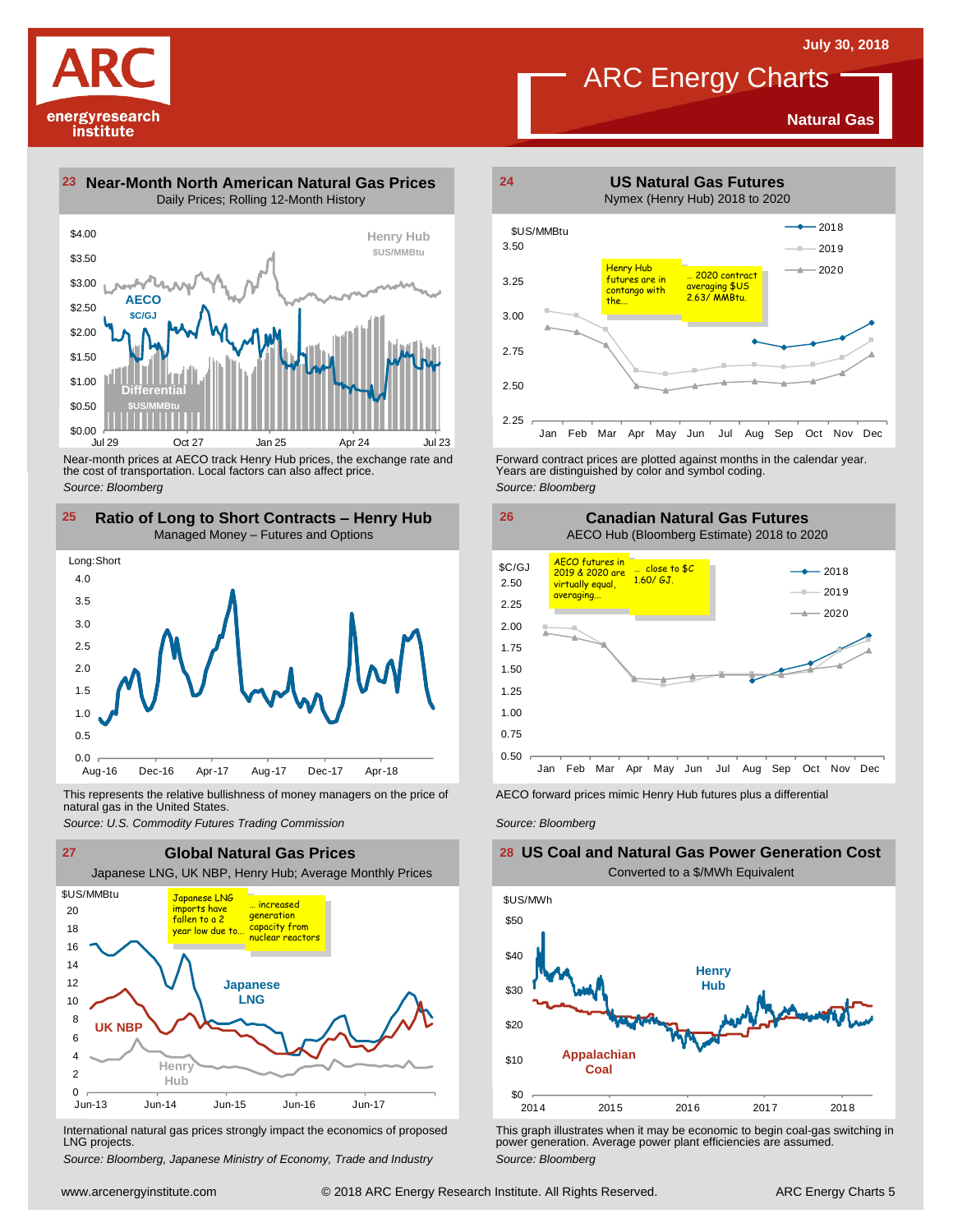



**Natural Gas**



North America has an integrated natural gas market. Prices are determined by regional supply and demand, and pipeline flows. *Source: Bloomberg*



The ability of gas producers to move gas out of the WCSB to eastern markets and the US is <sup>a</sup> major factor in local natural gas prices.



The ability of gas producers to move gas out of the WCSB to eastern<br>
markets and the US is a major factor in local natural gas prices.<br>
Source: Various Pipeline Companies<br>
Source: Bentek<br>
Source: Bentek<br>
Source: Bentek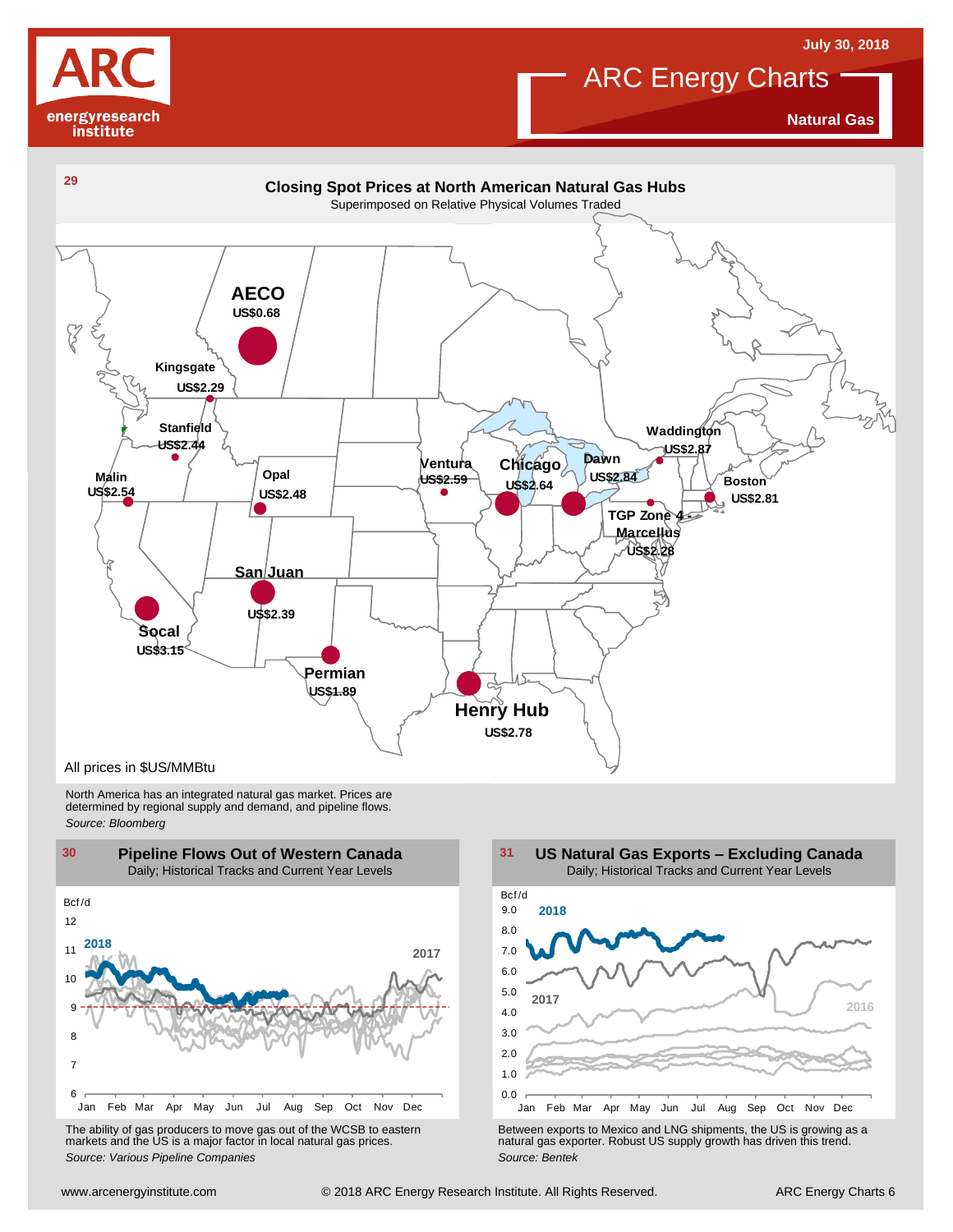

#### **Natural Gas**



Weekly natural gas demand is directly tied to the weather. The current<br>year is in dark blue.



US production started ramping up in late 2007 and continues to grow year over year. *Source: Bentek*



Weekly gas storage reports provide <sup>a</sup> snapshot of supply and demand. Current year changes are represented by the blue line. Weekly gas storage reports provide a snapshot of supply and demand.<br>
Current year changes are represented by the blue line.<br>
Source: U.S. Energy Information Administration<br>
Source: U.S. Energy Information Administration<br>
S



Weekly natural gas demand is directly tied to the weather. The current Fortal US demand fluctuates between 60 Bcf/d in the summer and over 100<br>100 Bcf/d in the winter. Weather is the most important driver of consumption.<br>1 *Source: Bentek*



This includes receipts on the TCPL, Alliance, WestCoast and TransGas pipelines.

*Source: Various Pipeline Companies*

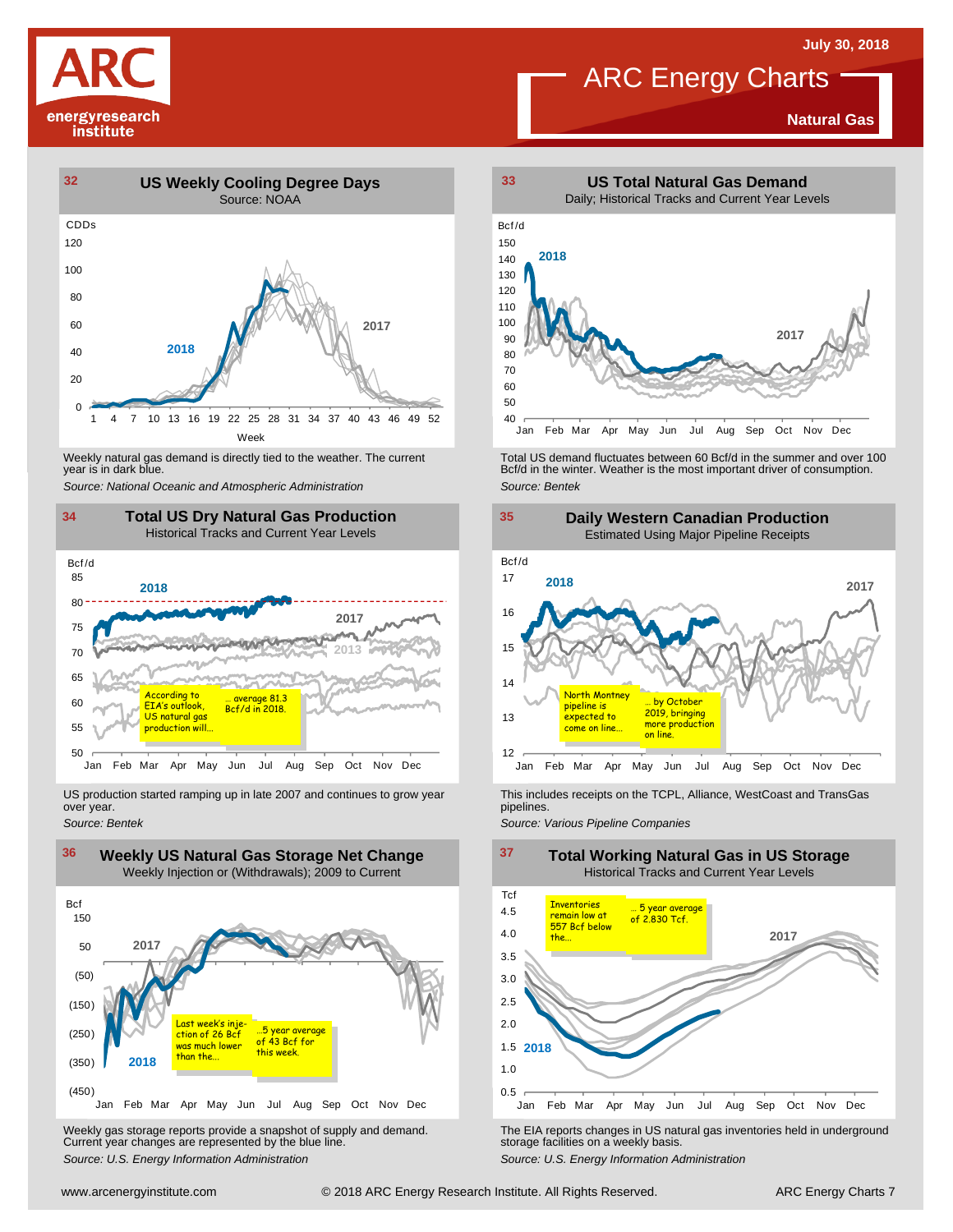

150

### ARC Energy Charts

**Natural Gas and Other Indicators**



### **38 39 Alberta Natural Gas Demand**



driven by new oil sands projects coming on line.

#### **40 41 Weekly Canadian Oil and Gas Drilling Activity** Baker Hughes Average Rig Counts; Rolling 24-Month History





Unlike US drilling activity, Canadian rigs are dispatched seasonally. Capital Tracking US gas drilling by major play provides insight into the composition<br>allocation by operators is driven by views of future oil and gas pr



Land prices are an important component of F&D costs. In Alberta, sales of petroleum and natural gas rights are held every two weeks. *Source: Alberta Department of Energy*



Alberta natural gas demand has grown steadily in recent years, largely and the Canada's natural gas storage level provides a good metric if the country is christen by new oil sands projects coming on line.<br>Ariven by new oi



**2010 2011 2014**  $\Omega$  $\overline{2}$ 4 6 8 10 12 14 16 18 1 6 11 16 21 26 31 36 41 46 51 Well Completions (000s) **2016 2015 2018 2017**

Week

Relative year-over-year drilling activity is highlighted in this chart. Cumulative well completions for the current year are shown in blue. *Source: Daily Oil Bulletin/JWN*